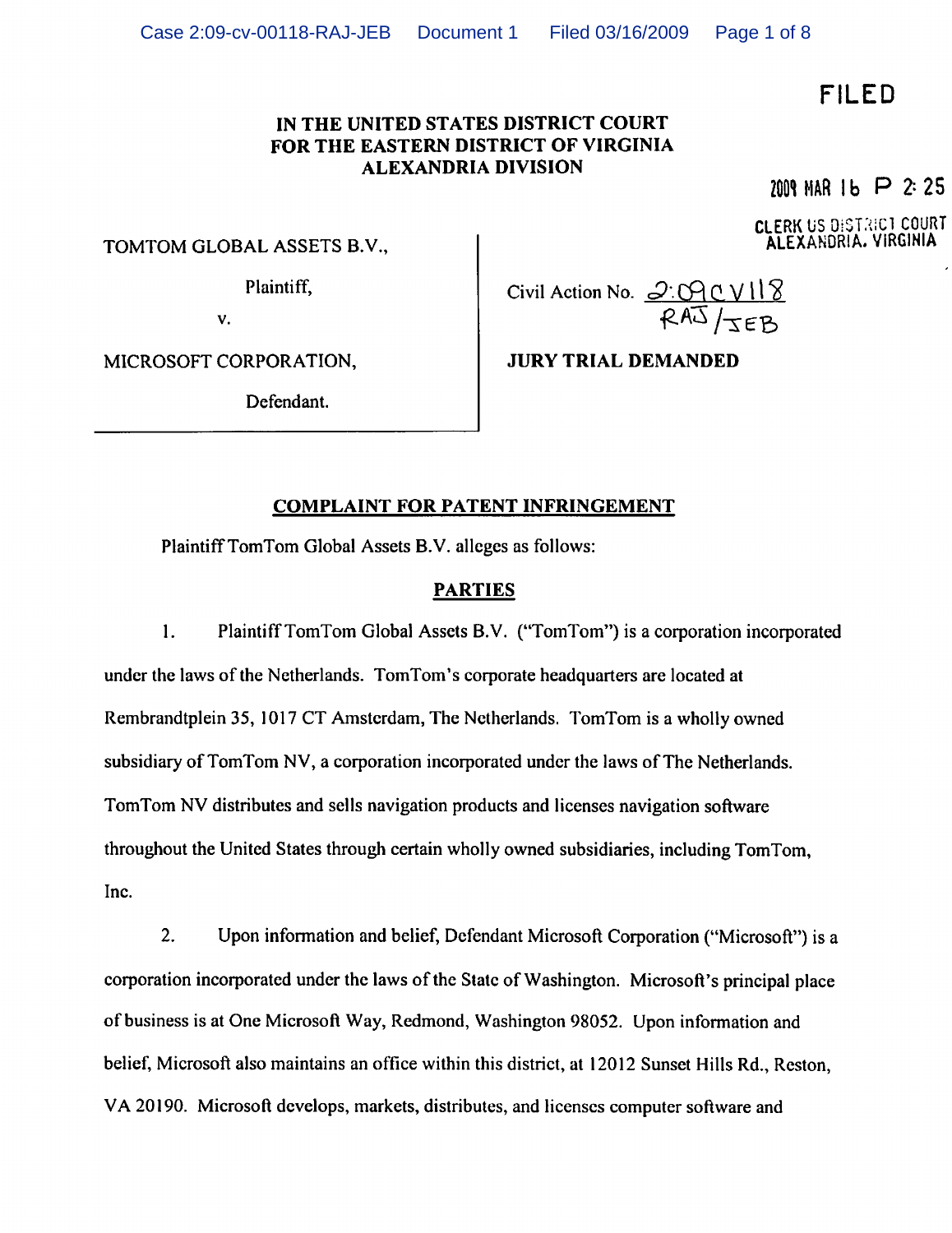products related thereto.

3. Defendant Microsoft has made, used, offered to sell, or sold and continues to make, use, offer to sell, or sell within the United States and within this judicial district and division software products and products related thereto, including, but not limited to, its Microsoft Streets and Trips product, that directly or indirectly infringe TomTom's U.S. Patent Nos. 5,902,350 ("the '350 patent"), 5,938,720 ("the '720 patent"), 6,660,994 Bl ("the '994 patent") and 6,542,814 ("the "814 patent"). Upon information and belief, Defendant Microsoft has imported and continues to import into the United States products that directly or indirectly infringe the '350, '720, "994, and the '814 patents.

# JURISDICTION AND VENUE

4. This is an action for patent infringement arising under the patent laws of the United States, Title 35, United States Code.

5. This Court has subject matter jurisdiction under 28 U.S.C. §§ 1331 and 1338(a).

6. On information and belief, this Court has specific and general personal jurisdiction over Defendant Microsoft consistent with the principles of due process and/or the Virginia Long Arm Statute, because Microsoft has made, used, offered to sell, sold, or imported and continues to make, use, offer to sell, sell, or import infringing products in this judicial district and has committed and/or contributed to or induced acts of patent infringement in this district and division, and maintains offices within this judicial district and division.

7. Venue is proper in this judicial district and in this division under 28 U.S.C. §§ 1391 and 1400(b).

## COUNT ONE: INFRINGEMENT OF U.S. PATENT NO. 5,902,350

8. The '350 patent, entitled "Generating a Maneuver at the Intersection Through a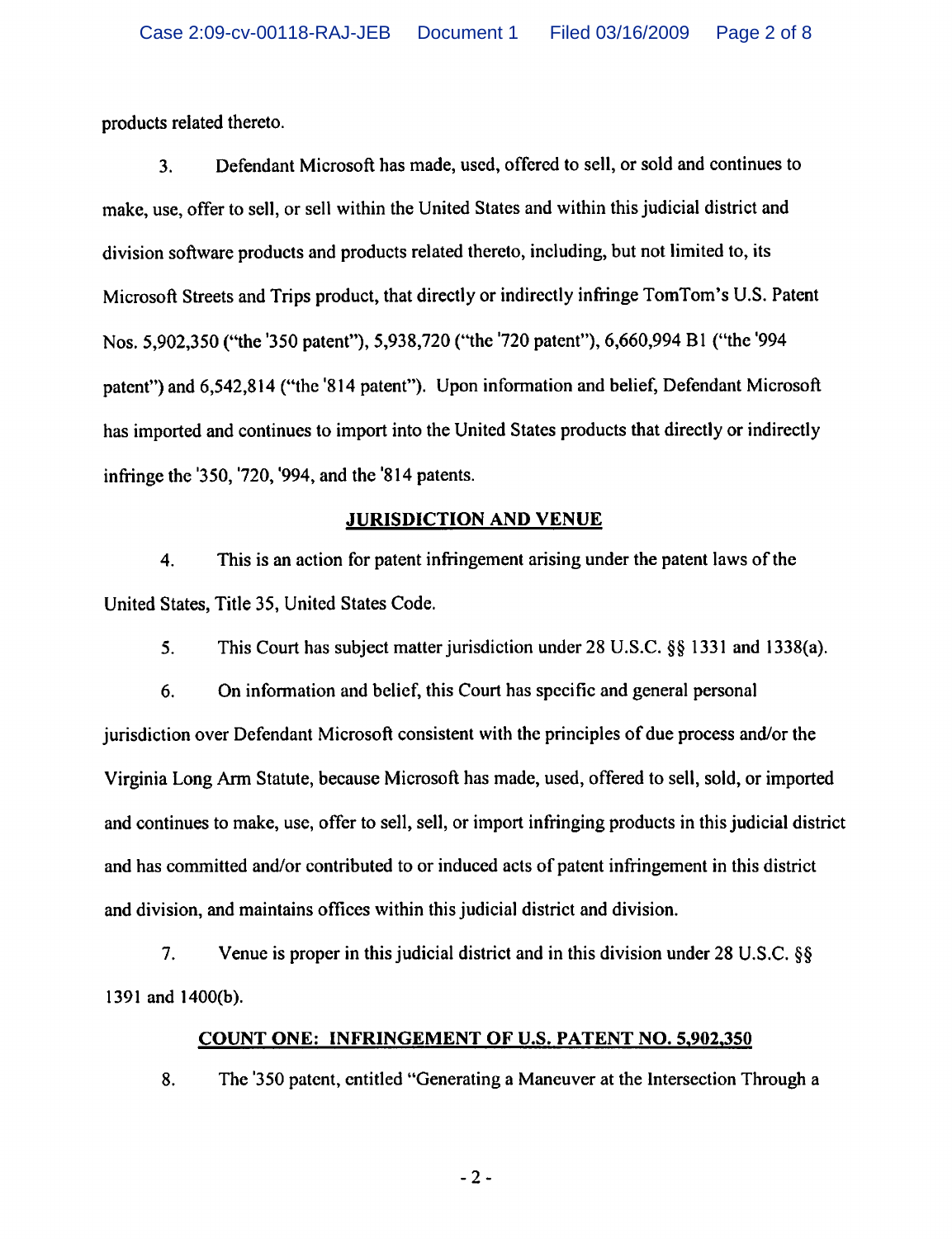Turn Lane" and listing Haruhisa Tamai and Simon Desai as inventors, duly and legally issued on May 11, 1999. A copy of the '350 patent is attached as Exhibit A.

9. TomTom is the sole assignee of the '350 patent and possesses all rights to sue and recover for past, present and future infringements of the '350 patent.

10. Upon information and belief, Defendant Microsoft has infringed and continues to infringe the '350 patent in violation of 35 U.S.C. § 271(a) by making, using, offering to sell, or selling products, including the Microsoft Streets and Trips product, that are covered by the '350 patent within the United States.

11. Upon information and belief, Defendant Microsoft has infringed and continues to infringe the '350 patent in violation of 35 U.S.C. § 271(b) by inducing others to use its products, including the Microsoft Streets and Trips product, in a manner that directly infringes the '350 patent in the United States.

12. Upon information and belief, Defendant Microsoft has contributorily infringed and continues to contributorily infringe the '350 patent in violation of 35 U.S.C. § 271(c) by offering to sell or selling within the United States or importing into the United States products, including the Microsoft Streets and Trips product, with the knowledge that these products are especially made or especially adapted for use in an infringement of the '350 patent. The infringing products are not staple articles or commodities of commerce suitable for substantial non-infringing use, and their use constitutes a material part of the patented process.

13. Microsoft has received notice of the '350 patent and has continued its infringing activity in spite of such notice.

14. The infringement of the '350 patent by Defendant Microsoft has been and continues to be willful and without license from TomTom.

-3-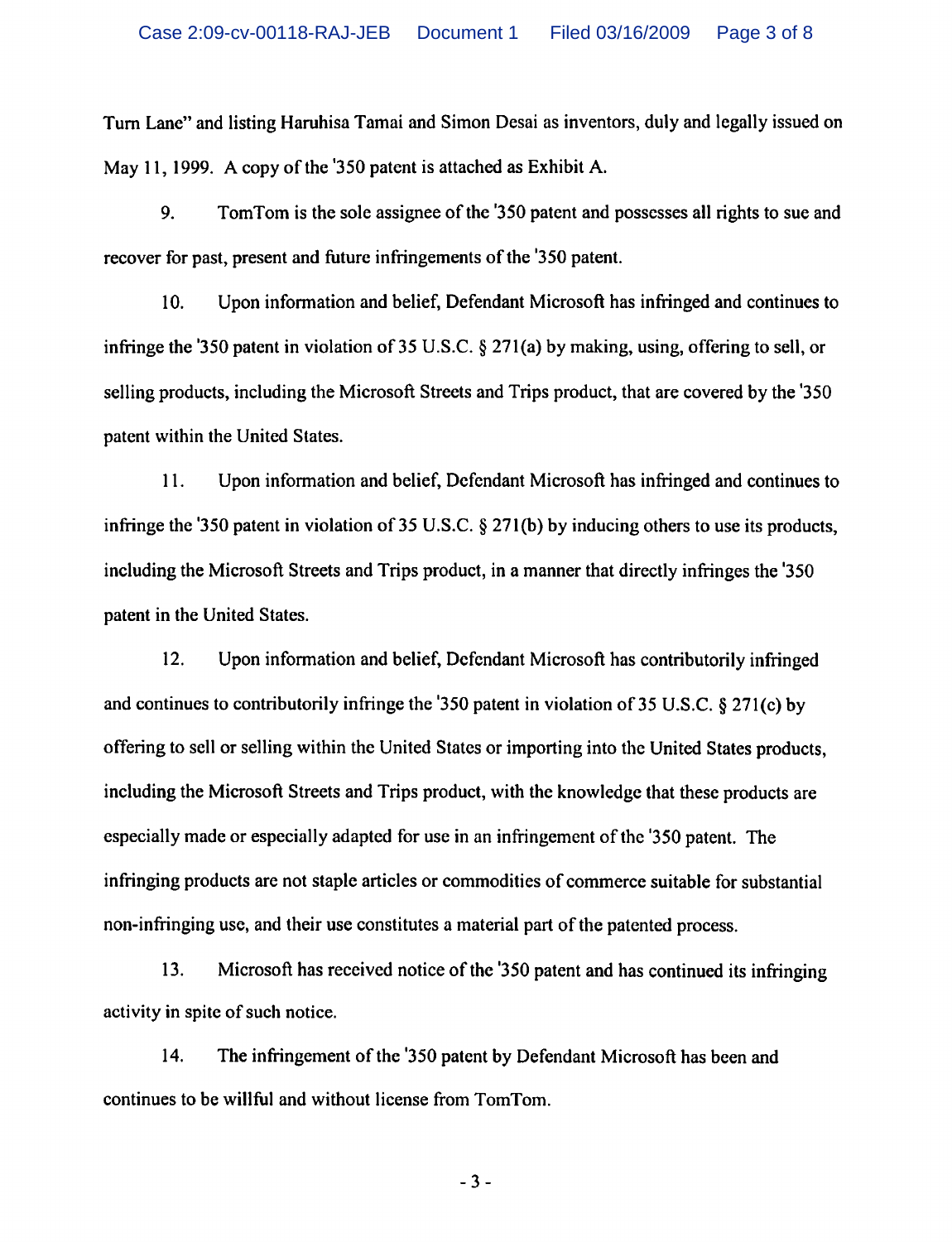15. TomTom has suffered and continues to suffer damages and irreparable injury as a result of Defendant's infringement of the '350 patent.

#### COUNT TWO: INFRINGEMENT OF U.S. PATENT NO. 5.938.720

16. The '720 patent, entitled "Route Generation in a Vehicle Navigation System" and listing Haruhisa Tamai as its inventor, duly and legally issued on August 17,1999. A copy of the '350 patent is attached as Exhibit B.

17. TomTom is the sole assignee of the '720 patent and possesses all rights to sue and recover for past, present and future infringements of the '720 patent.

18. Upon information and belief, Defendant Microsoft has infringed and continues to infringe the '720 patent in violation of 35 U.S.C. § 271 (a) by making, using, offering to sell, or selling products, including the Microsoft Streets and Trips product, that are covered by the '720 patent within the United States.

19. Upon information and belief, Defendant Microsoft has infringed and continues to infringe the '720 patent in violation of 35 U.S.C. § 271(b) by inducing others to use its products, including the Microsoft Streets and Trips product, in a manner that directly infringes the '720 patent in the United States.

20. Upon information and belief, Defendant Microsoft has contributorily infringed and continues to contributorily infringe the '720 patent in violation of 35 U.S.C. § 271(c) by offering to sell or selling within the United States or importing into the United States products, including the Microsoft Streets and Trips product, with the knowledge that these products are especially made or especially adapted for use in an infringement of the "720 patent. The infringing products are not staple articles or commodities of commerce suitable for substantial non-infringing use, and their use constitutes a material part of the patented process or product.

-4-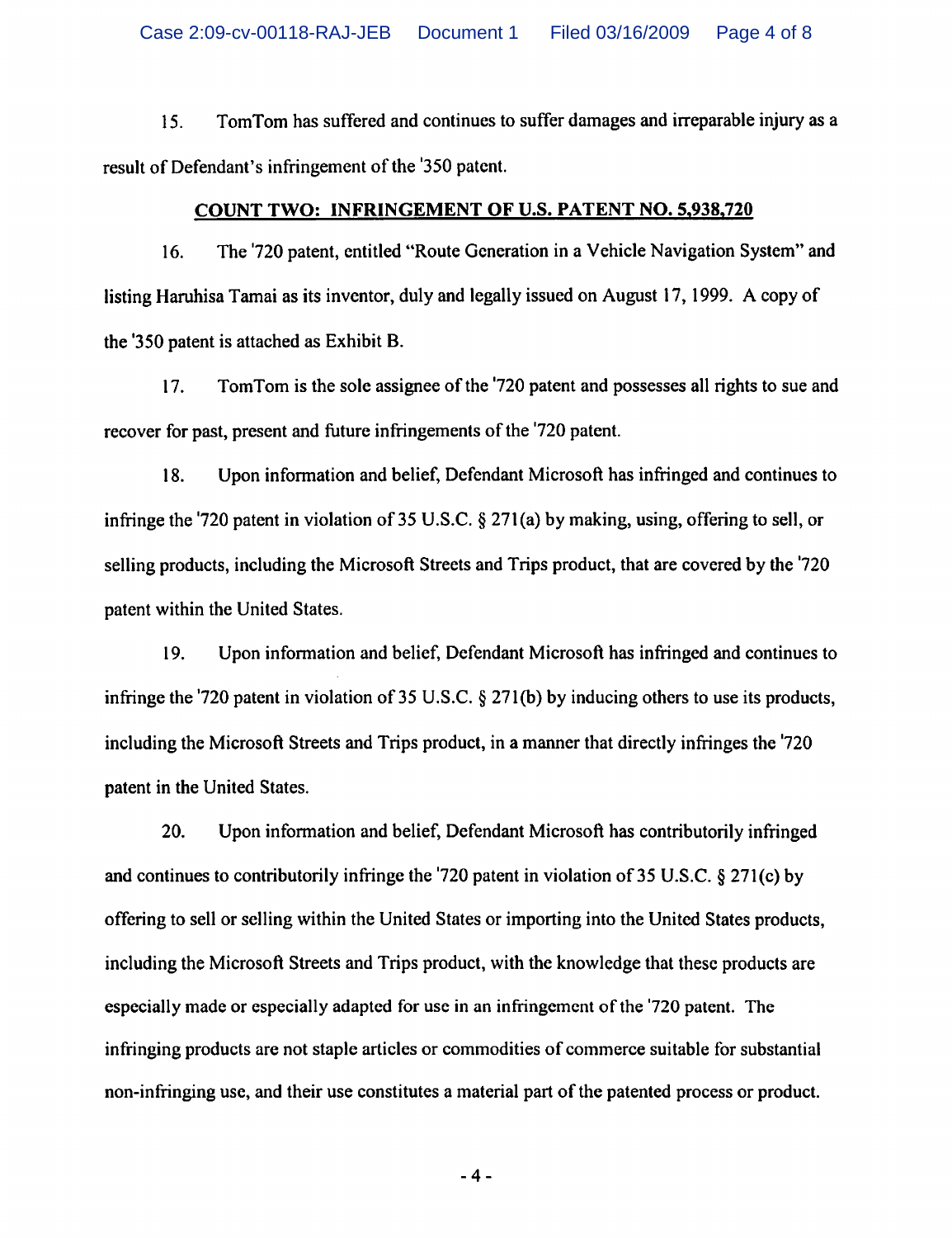21. Microsoft has received notice of the "720 patent and has continued its infringing activity in spite of such notice.

22. The infringement of the '720 patent by Defendant Microsoft has been and continues to be willful and without license from TomTom.

23. TomTom has suffered and continues to suffer damages and irreparable injury as a result of Defendant's infringement of the '720 patent.

# COUNT THREE: INFRINGEMENT OF U.S. PATENT NO. 6.660.994

24. The '994 patent, entitled "Quick Selection of Destinations in an Automobile Navigation System" and listing Ari I. Polidi as its inventor, duly and legally issued on July 29, 2003. A copy of the '994 patent is attached as Exhibit C.

25. TomTom is the sole assignee of the '994 patent and possesses all rights to sue and recover for past, present and future infringements of the '994 patent.

26. Upon information and belief, Defendant Microsoft has infringed and continues to infringe the '994 patent in violation of 35 U.S.C. § 271 (a) by making, using, offering to sell, or selling products, including the Microsoft Streets and Trips product, that are covered by the '994 patent within the United States.

27. Upon information and belief, Defendant Microsoft has infringed and continues to infringe the '994 patent in violation of 35 U.S.C. § 271(b) by inducing others to use its products, including the Microsoft Streets and Trips product, in a manner that directly infringes the '994 patent in the United States.

28. Upon information and belief, Defendant Microsoft has contributorily infringed and continue to contributorily infringe the '994 patent in violation of 35 U.S.C. § 271(c) by offering to sell or selling within the United States or importing into the United States products,

-5-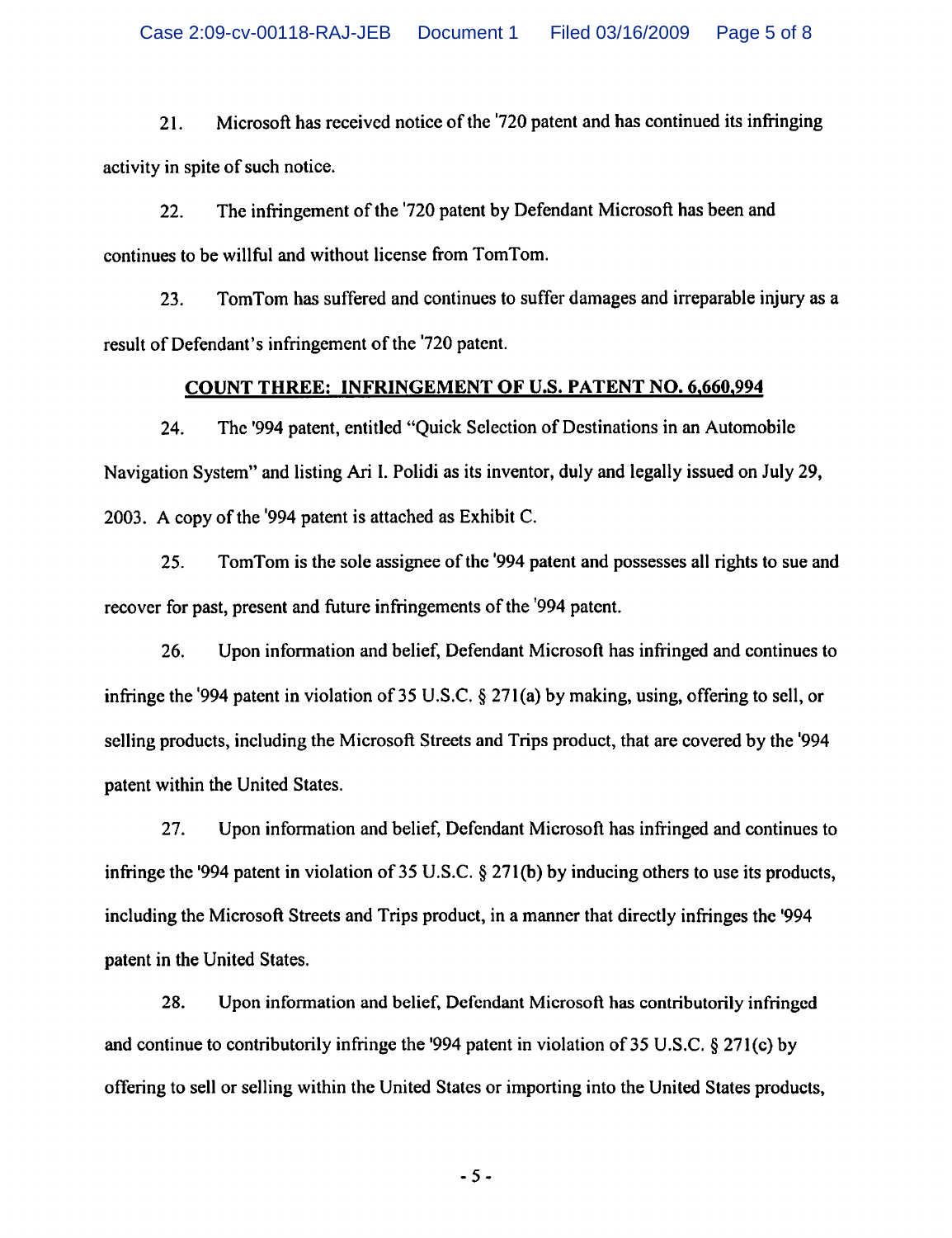including the Microsoft Streets and Trips product, with the knowledge that these products are especially made or especially adapted for use in an infringement of the '994 patent. The infringing products are not staple articles or commodities of commerce suitable for substantial non-infringing use, and their use constitutes a material part of the patented process or product.

29. Microsoft has received notice of the '994 patent and has continued its infringing activity in spite of such notice.

30. The infringement of the '994 patent by Defendant Microsoft has been and continues to be willful and without license from TomTom.

31. TomTom has suffered and continues to suffer damages and irreparable injury as a result of Defendant's infringement of the "994 patent.

#### COUNT FOUR: INFRINGEMENT OF U.S. PATENT NO. 6,542,814

32. The '814 patent, entitled "Methods and Apparatus for Dynamic Point of Interest Display" and listing Ari I. Polidi and Gunda Govind as inventors, duly and legally issued on April 1,2003. A copy of the '814 patent is attached as Exhibit D

33. TomTom is the sole assignee of the '814 patent and possesses all rights to sue and recover for past, present and future infringements of the '814 patent.

34. Upon information and belief, Defendant Microsoft has infringed and continues to infringe the '814 patent in violation of 35 U.S.C. § 271(a) by making, using, offering to sell, or selling products, including the Microsoft Streets and Trips product, that are covered by the '814 patent within the United States.

35. Upon information and belief, Defendant Microsoft has infringed and continues to infringe the '814 patent in violation of 35 U.S.C. § 271(b) by inducing others to use its products, including the Microsoft Streets and Trips product, in a manner that directly infringes the '814

-6-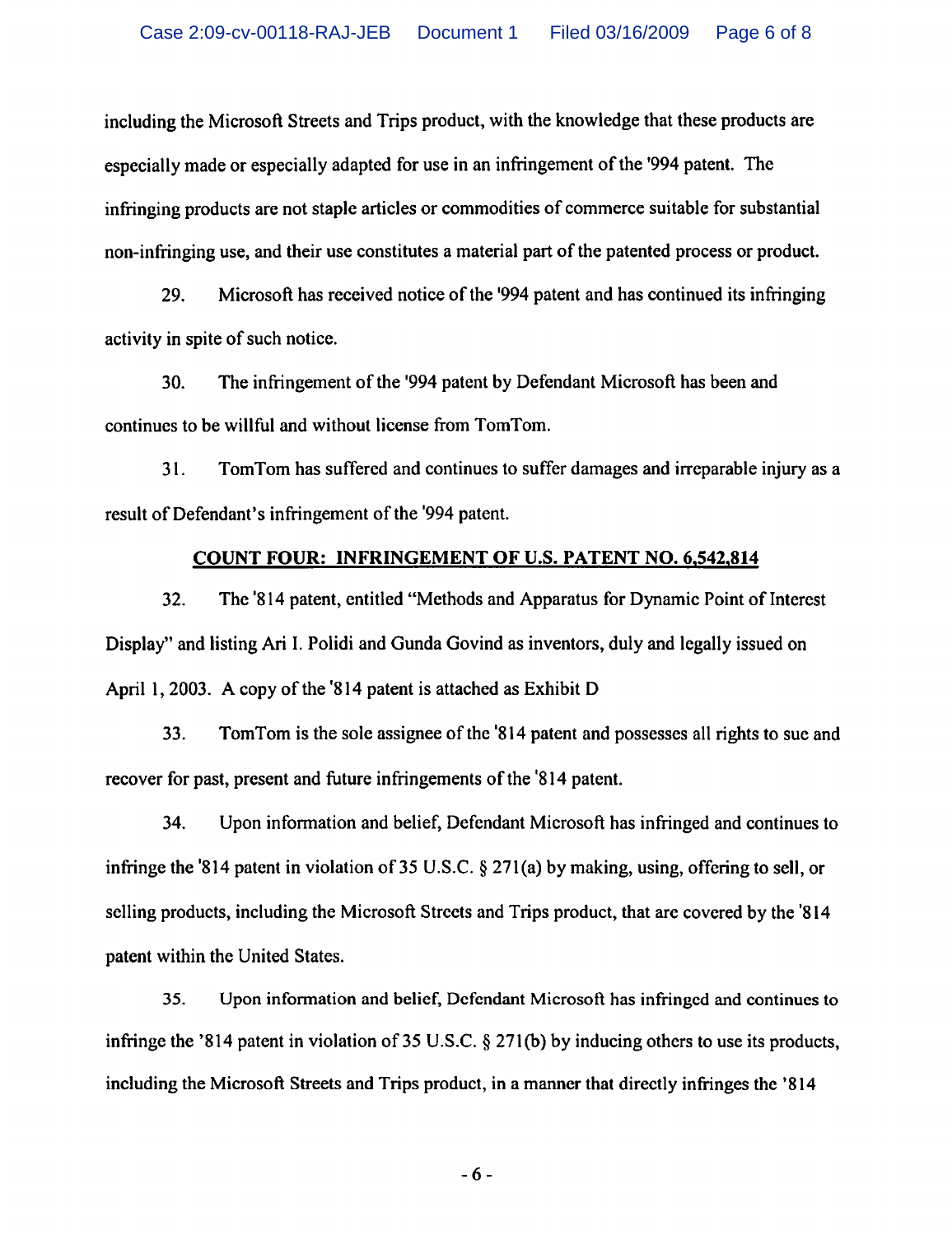patent in the United States.

36. Upon information and belief, Defendant Microsoft has contributorily infringed and continue to contributorily infringe the '814 patent in violation of 35 U.S.C. § 271(c) by offering to sell or selling within the United States or importing into the United States products, including the Microsoft Streets and Trips product, with the knowledge that these products are especially made or especially adapted for use in an infringement of the '814 patent. The infringing products are not staple articles or commodities of commerce suitable for substantial non-infringing use, and their use constitutes a material part of the patented process or product.

37. Microsoft has received notice of the '814 patent and has continued its infringing activity in spite of such notice.

38. The infringement of the '814 patent by Defendant Microsoft has been and continues to be willful and without license from TomTom.

39. TomTom has suffered and continues to suffer damages and irreparable injury as a result of Defendant's infringement of the '814 patent.

#### REQUEST FOR RELIEF

TomTom requests that judgment be entered against Microsoft as follows:

(a) preliminarily and permanently enjoining Microsoft and its subsidiaries, officers, directors, employees, agents, attorneys, and all persons in privity or concert with it from continuing to infringe the '350, '720, '994 and '814 patents;

(b) awarding damages, costs, and prejudgment interest to TomTom under 35 U.S.C. §284;

(c) awarding TomTom trebled damages for willful infringement under 35 U.S.C. § 284;